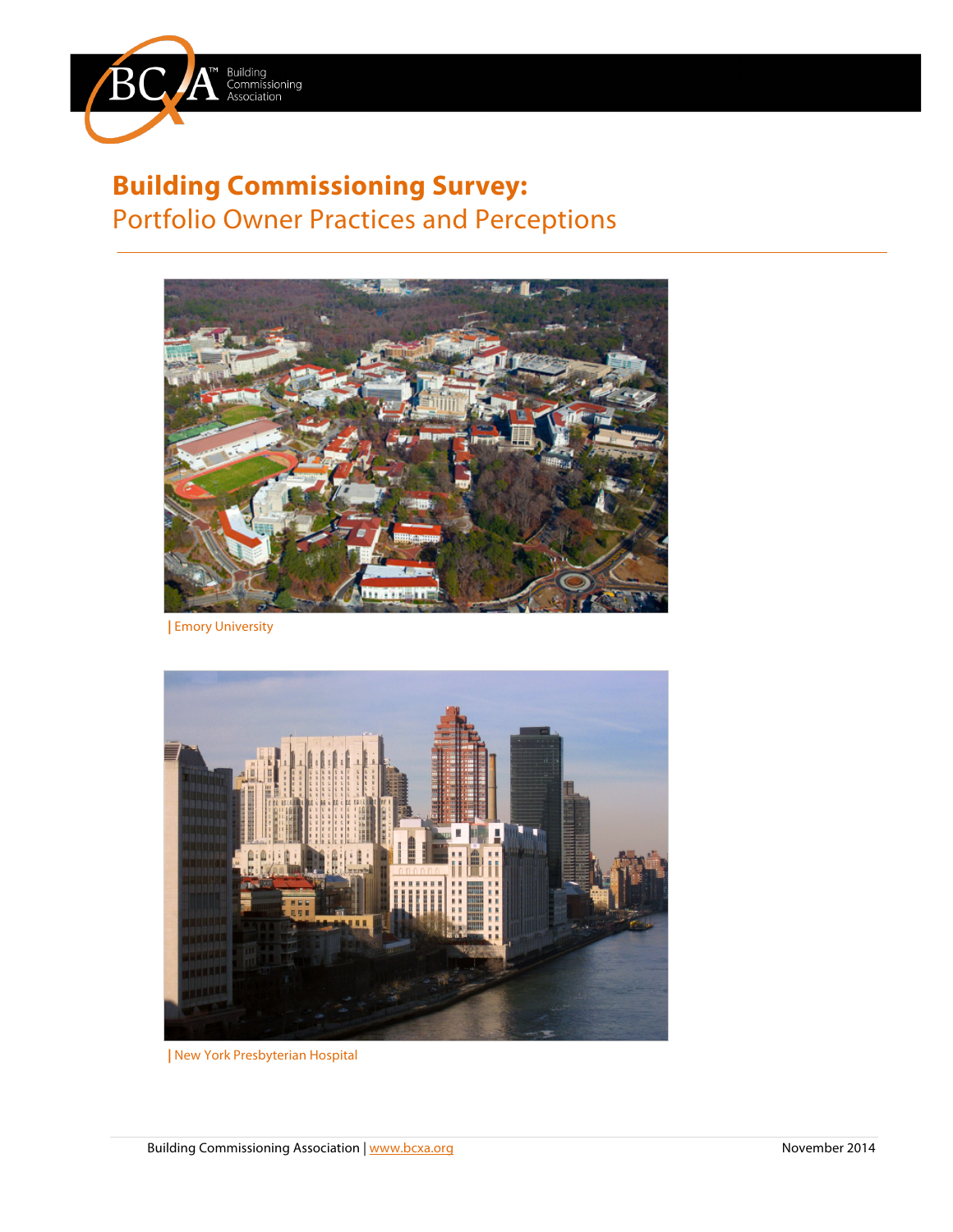

# **CONTENTS**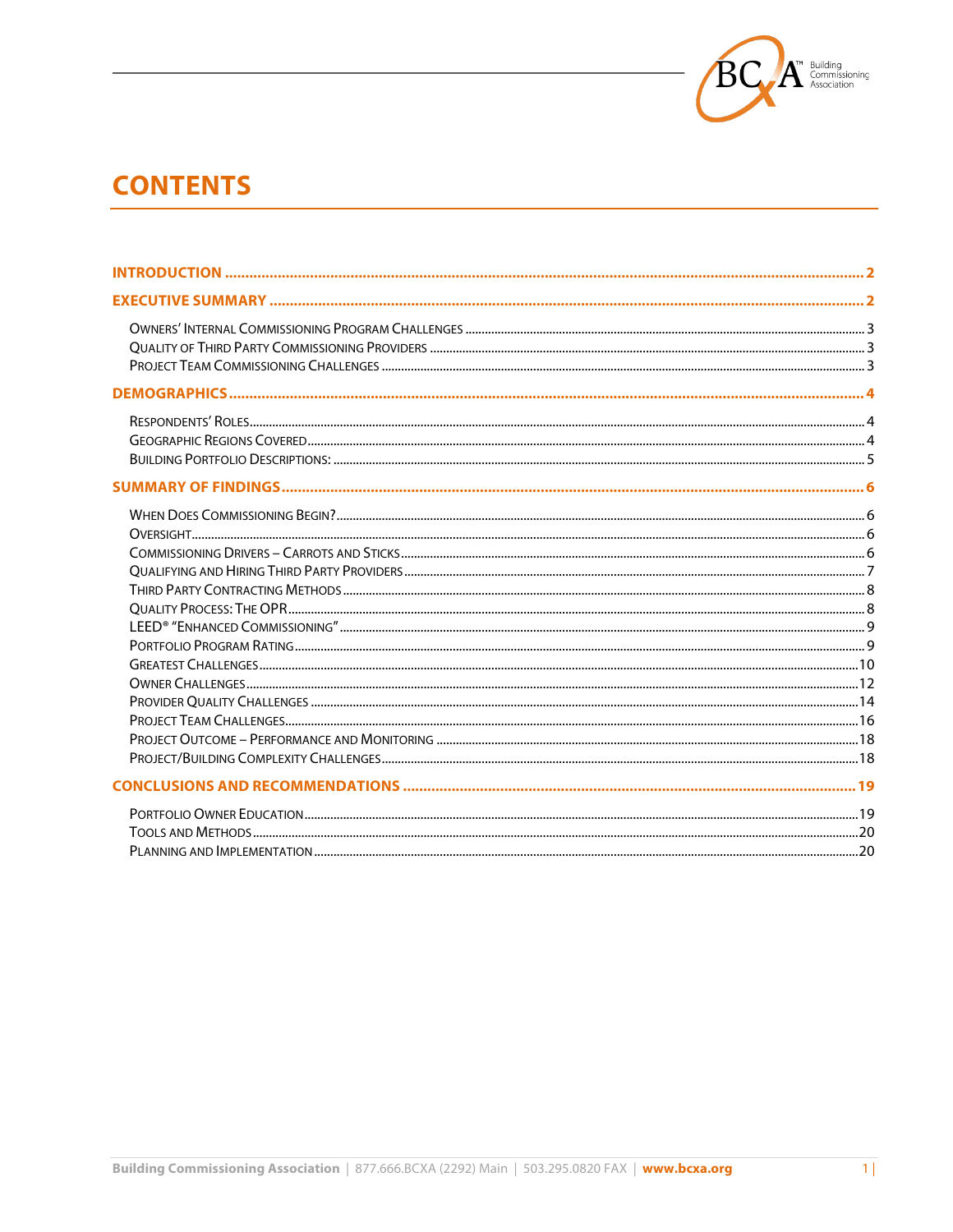

# **Introduction**

Managing a large multi-building portfolio creates many challenges for Owners and their facility management professionals. Buildings, and even whole campuses, may be located across a wide geographic footprint. Buildings may vary significantly in age, design, condition and function, often with limited financial and human resources. Creating and sustaining a comprehensive commissioning program in this environment is challenging and complex. It involves balancing priorities, trade-offs, and navigating procurement and contracting issues that don't exist for single-building projects.

In Spring 2014, the Building Commissioning Association (BCA) in cooperation with several North American organizations, surveyed Owners and project decision-making managers of large property portfolios ("Owners*"*) of higher education, hospital and government facilities. The purpose of this anonymous survey was to discover how commissioning is carried out in multi-facility, sometimes multi-site portfolios, and the challenges that Owners and managers experience in doing so.

The BCA's immediate Past President, Mark Miller, BCA Executive Director Liz Fischer, and Tom Ertsgaard, PE, Facilities Engineer at Pennsylvania State University, identified Owner groups that would be appropriate audiences for this survey and analysis. Two facilities Owner groups – APPA (formerly Association of Physical Plant Administrators, now also referred to as the Association of Higher Education Facilities Officers) and COAA (Construction Owners Association of America) agreed to participate and help identify Owner/decision-making parties within each portfolio. APPA and COAA worked with the BCA to customize questions directed at their particular Owner audiences while keeping the survey brief enough to generate complete responses.

# **Executive Summary**

This commissioning industry paper documents and analyzes the results of a portfolio Owner survey in terms of how, why, and when Owners do and do not commission building projects. It describes the drivers, needs and perceptions of commissioning by Owners. The intended outcome of the survey was to share findings that help Owners understand the challenges, complexities and ultimate advantages of organizing a commissioning program that supports teamwork and building performance within their portfolios.

Overall findings indicate that portfolio commissioning is considered a quality assurance-driven process led mostly by Project Managers employed by the portfolio Owner. Most respondents were either Project Managers or Facilities Managers (or both) and often, from their written comments, seemed to feel "stuck in the middle" surrounded by financial decision-makers, project team members and contractors, third party commissioning providers (CxPs) and operations staff – with a mandate to deliver highly functioning buildings in spite of numerous challenges.

According to respondents, commissioning is still a challenge, considered among many executive-level Owners to be an "added cost" coupled with a requirement to justify commissioning as a capital budget line item. Many Owners do not integrate the commissioning process early in the project because they do not understand the Owner advocacy role of CxPs (either in-house or third-party). As a result, only onethird of respondents rated their portfolio commissioning programs a "5" on a scale of 1-5 (highest) for overall effectiveness in providing better working buildings.

All survey respondents indicated they face challenges in commissioning portfolio projects – some avoidable, some surmountable, and a few over which they have no control. The results are divided among (1) Owners' internal commissioning program challenges; (2) Quality of third party CxPs; and (3) Project team commissioning challenges.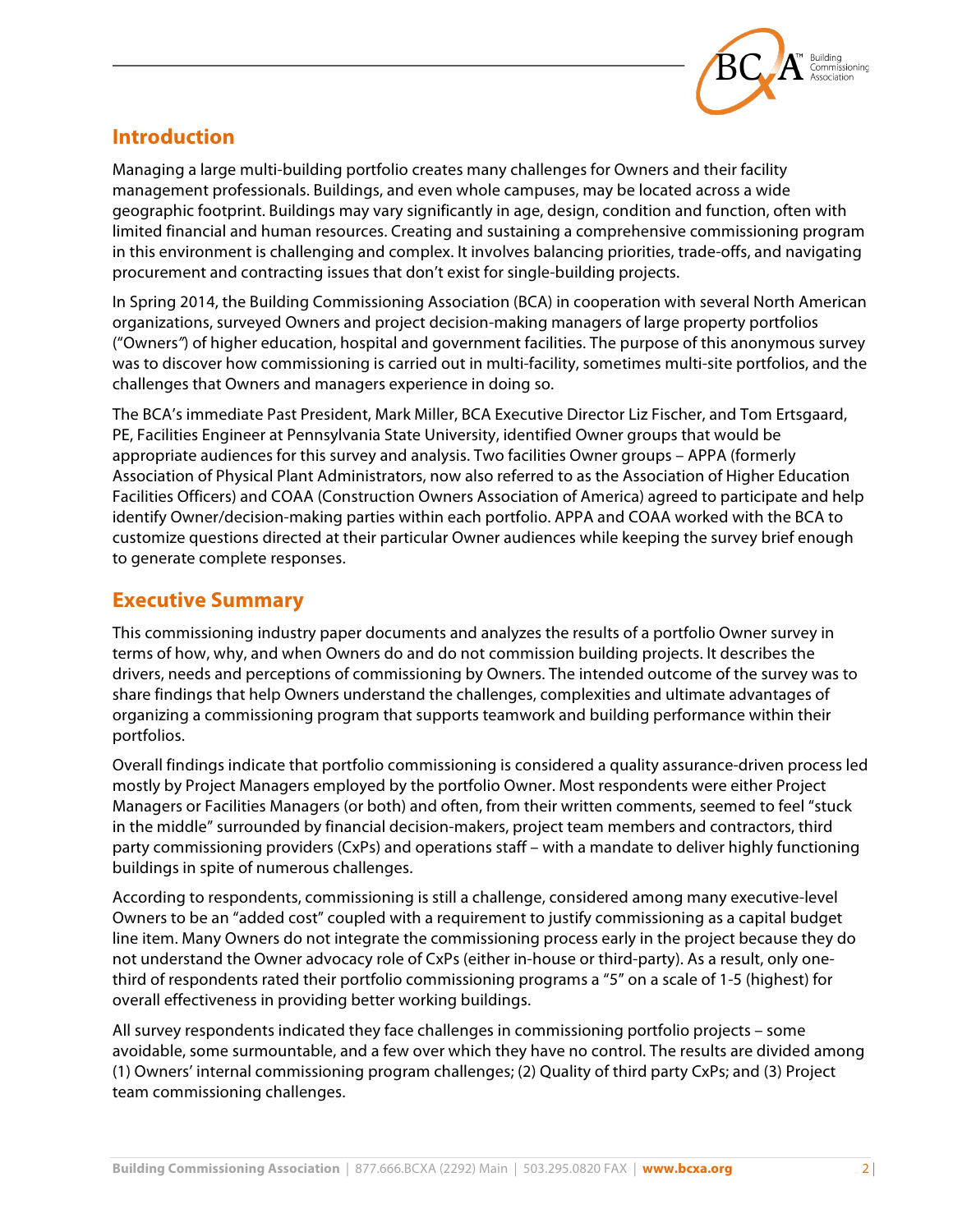

#### **Owners' Internal Commissioning Program Challenges**

- Authority (or lack) for timely project decision-making
- Doing more with fewer staff
- Hands tied due to inadequate funding
- Skeptical attitude toward the value of third-party CxPs
- Finance managers and operations staff question the value of commissioning
- Less management support for existing building commissioning than new construction
- Trying to do "smaller" commissioning with internal staff

#### **Quality of Third Party Commissioning Providers**

- Lack of comprehensive and timely commissioning
- Inconsistent skills, experience and outcomes
- Lack of accountability for commissioning performance

#### **Project Team Commissioning Challenges**

- Whole team communication planning, implementation and participation
- Schedule completion and sequencing synched with construction team
- Compressed schedule at end of construction
- Fully engaged project team members from predesign through delivery
- Occupancy prior to completion of commissioning
- Increased project/building complexity with resulting increase in time to validate systems performance and educate operations staff
- Post-occupancy commissioning and performance optimization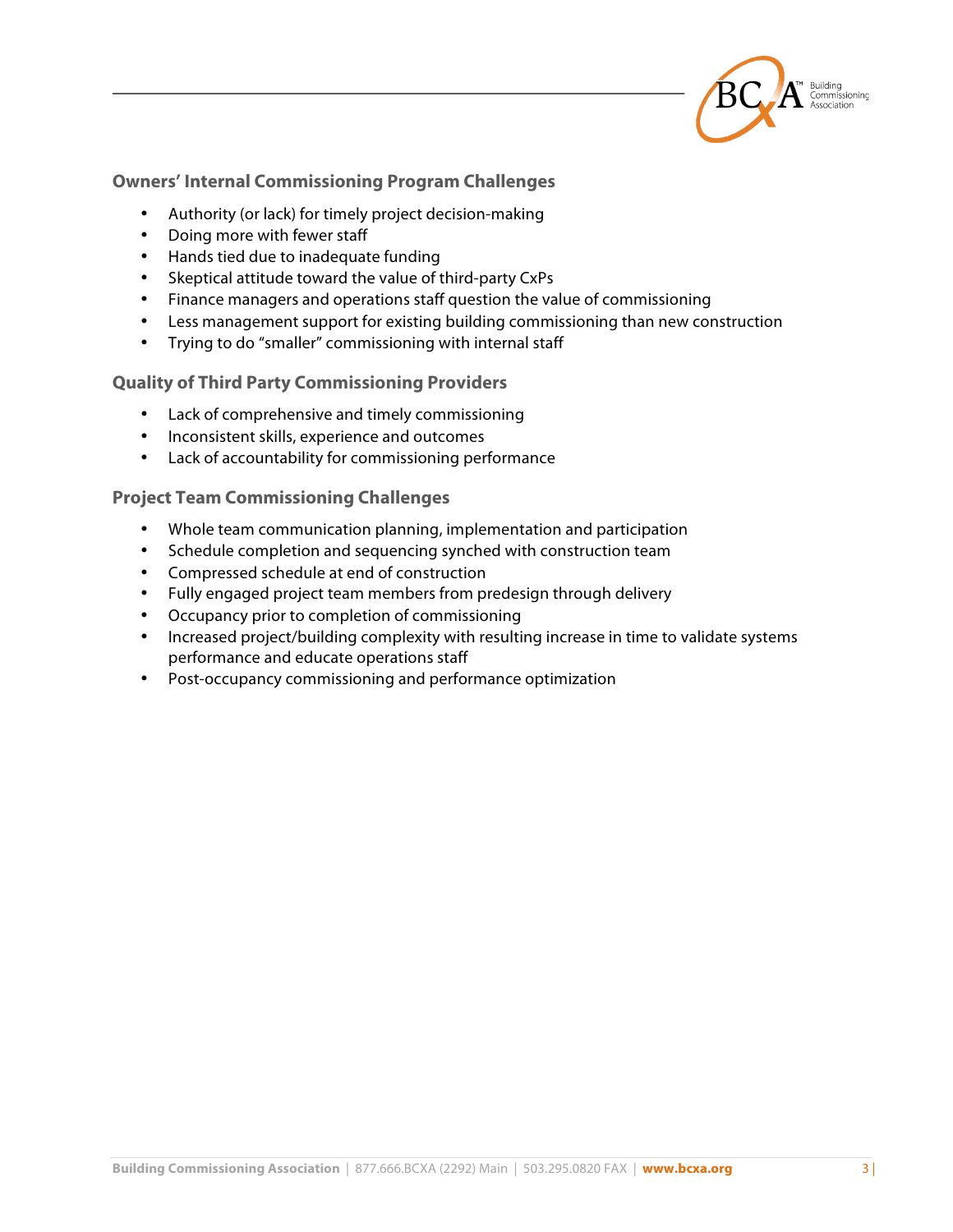

# **Demographics**

Altogether 189 portfolio Owners, with facilities across North America ranging from less than 25 to hundreds of buildings, with 78% of portfolios over 1 million square feet – one portfolio comprised more than 16 million square feet – responded to the survey.

#### **Respondents' Roles**

Within portfolio Ownership, many individuals are responsible for capital projects. Those who answered the survey were not always those directly in charge of all phases of capital project planning, design and construction. Most were executive-level decision makers and director-level facility managers or project/facility managers." Respondents included individuals self-described as:

- 53 Executive Officers and Director-Level Facilities & A/E/C Managers
- 23 Project/Facilities Managers
- 16 Commissioning-specific Roles
- 10 Owner/Owner's Reps
- 7 Energy Managers
- 7 Campus Engineers
- 6 "Oversight"
- 6 O&M Managers
- 5 Architects
- 4 Construction Managers/General Contractors
- 3 Planners

In addition, one building automation team member, a design and construction manager, along with several supervisors and capital project administrators and reviewers completed the survey.

#### **Geographic Regions Covered**

The response distribution corresponds reasonably well with general population intensity in the responding regions, with the highest density in the US Midwest and Eastern Seaboard.

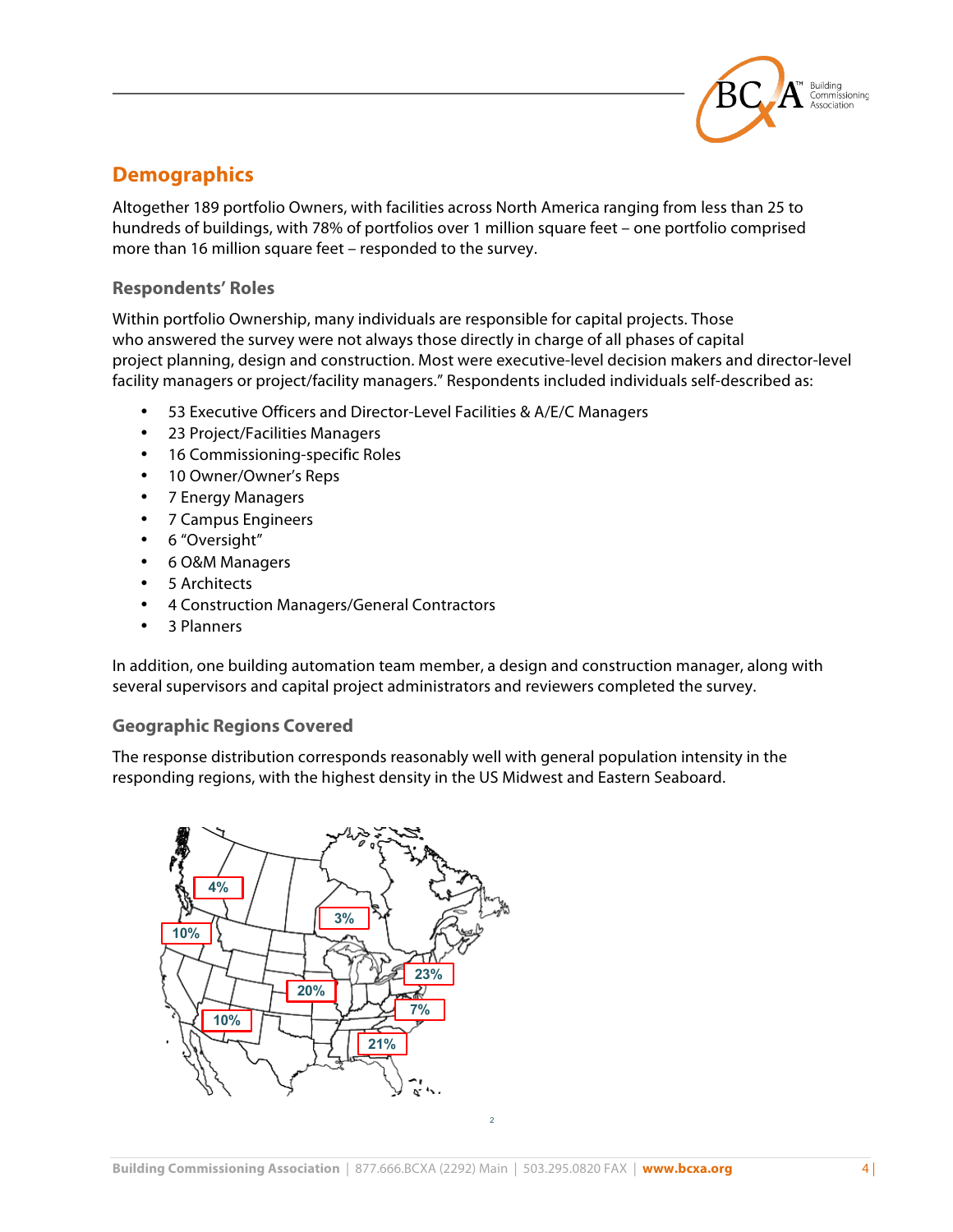

#### **Building Portfolio Descriptions:**

#### **Number of Buildings:**

- $<$ 25 buildings = 16%
- $\cdot$  25-49 buildings = 23%
- $\cdot$  50-100 buildings = 26%
- 101-299 buildings 25%
- $300 700$  buildings =  $10%$
- $\cdot$  1 portfolio = more than 1,000 buildings

#### **Portfolio Size (total square feet of occupied and unoccupied space):**

- $>1$  million SF = 78% of Portfolios
- Some as large as 16 million SF
- Some single campus, some multi-campus

#### **SpaceTypes Represented:**

The following graph shows the percentage of portfolios comprising specific space types, ranging from Classroom (95%) to Hotel Rooms (11%). Most portfolios contain specialty areas such as data centers and wet, dry and bio-containment labs. More than 40% of portfolios contain cleanrooms, about 25% have an Emergency Department, and 12% have hospital operating facilities.

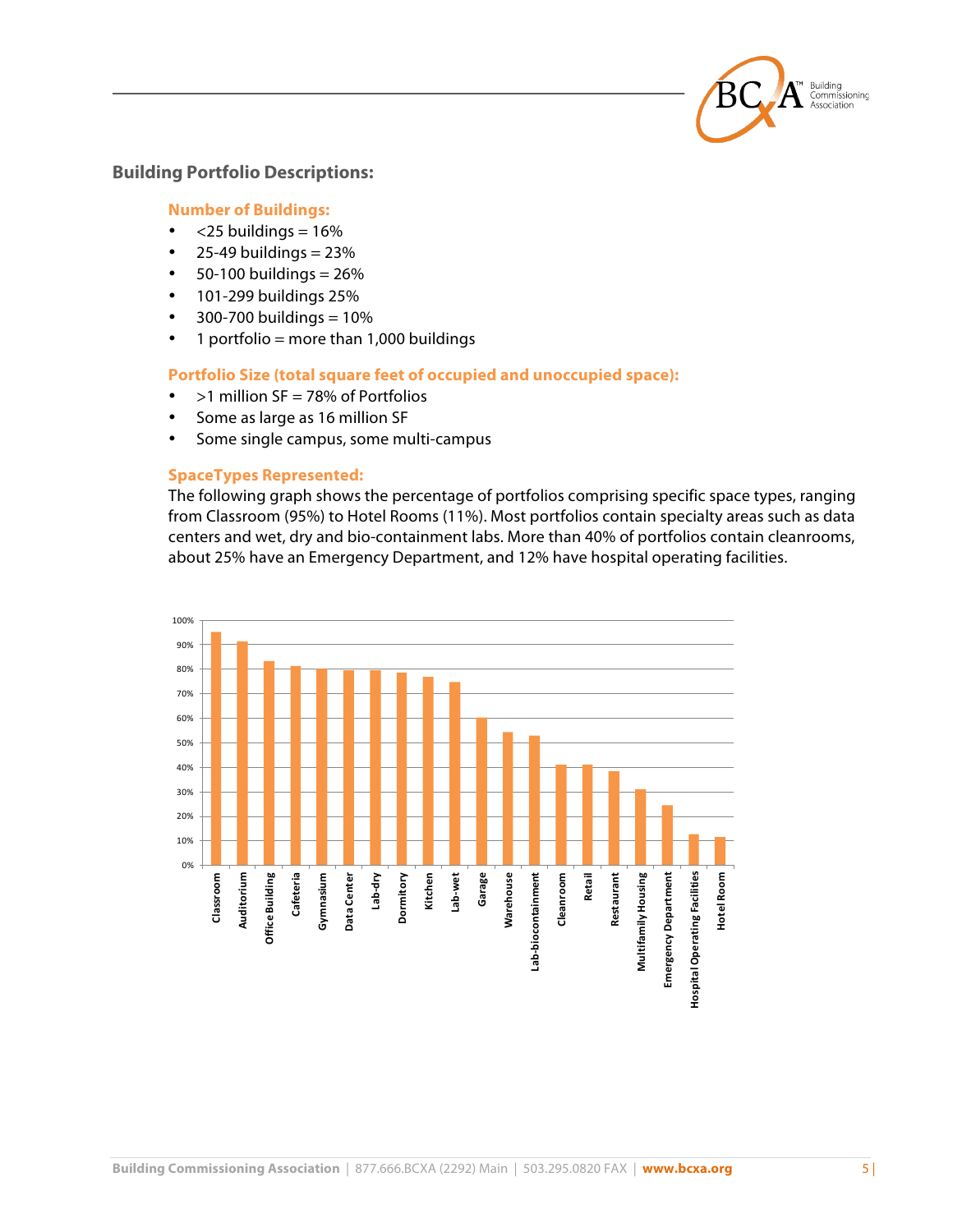

# **Summary of Findings**

According to survey responses, not everyone includes commissioning in capital projects. Two percent of respondents skipped the question, "Do you include commissioning in your capital projects," and 13% of respondents answered "no" to that question. Of the 87% who answered yes, all include new construction commissioning (NCCx) in their programs; nearly half (49%) also include existing building commissioning (EBCx), and 12% also include post-occupancy monitoring-based commissioning (MBCx).

## **When Does Commissioning Begin?**

Many respondents (27%) indicated that, for new construction, commissioning starts in planning or predesign. The BCA Best Practices indicate that this is the best phase to start to guarantee the best return on investment. A total of 45% said commissioning begins in the design phase, although it is not clear whether that occurs during basis of design (BOD), schematic design (SD), design development (DD), or upon completion of construction documents (CD). About 25% are only starting commissioning during construction, which leads to an assumption that practices do not include commissioning milestones that could prevent cost or schedule overruns *before* construction begins. The remaining 3% did not specify when commissioning begins.

#### **Oversight**

Oversight of commissioning is managed differently within each portfolio. In response to the question, "Who on your staff oversees commissioning in capital projects," it is clear that there is no common language here in describing management of the process, but oversight breaks down more or less as follows:

| Project Manager                            | 57% |
|--------------------------------------------|-----|
| CxP                                        | 16% |
| <b>Staff Engineers</b>                     | 14% |
| Director of Facilities                     | 7%  |
| Construction Manager or General Contractor | 6%  |

## **Commissioning Drivers – Carrots and Sticks**

Since its inception decades ago, building commissioning has been a practice driven by the effort to improve energy efficiency and voluntary programs like LEED (carrots). More recently codes, standards and guidelines have become involved (sticks). While slow in coming, the reasons for commissioning are increasingly motivated by Owners' recognition of its short- and long-term benefits, perhaps especially for larger portfolios. Facilities managers and operations personnel understand that overall quality assurance is the primary driver for well-delivered, systematically managed building operations. Responses show the following in descending order of importance:

| <b>Quality Assurance</b>                        | 85% |
|-------------------------------------------------|-----|
| Saving Energy                                   | 73% |
| Green Rating System (Compliance or Eligibility) | 45% |
| <b>Occupant Comfort</b>                         | 36% |
| Company/Organization Policy                     | 13% |
| Operations & Maintenance (O&M specifically)     | 4%  |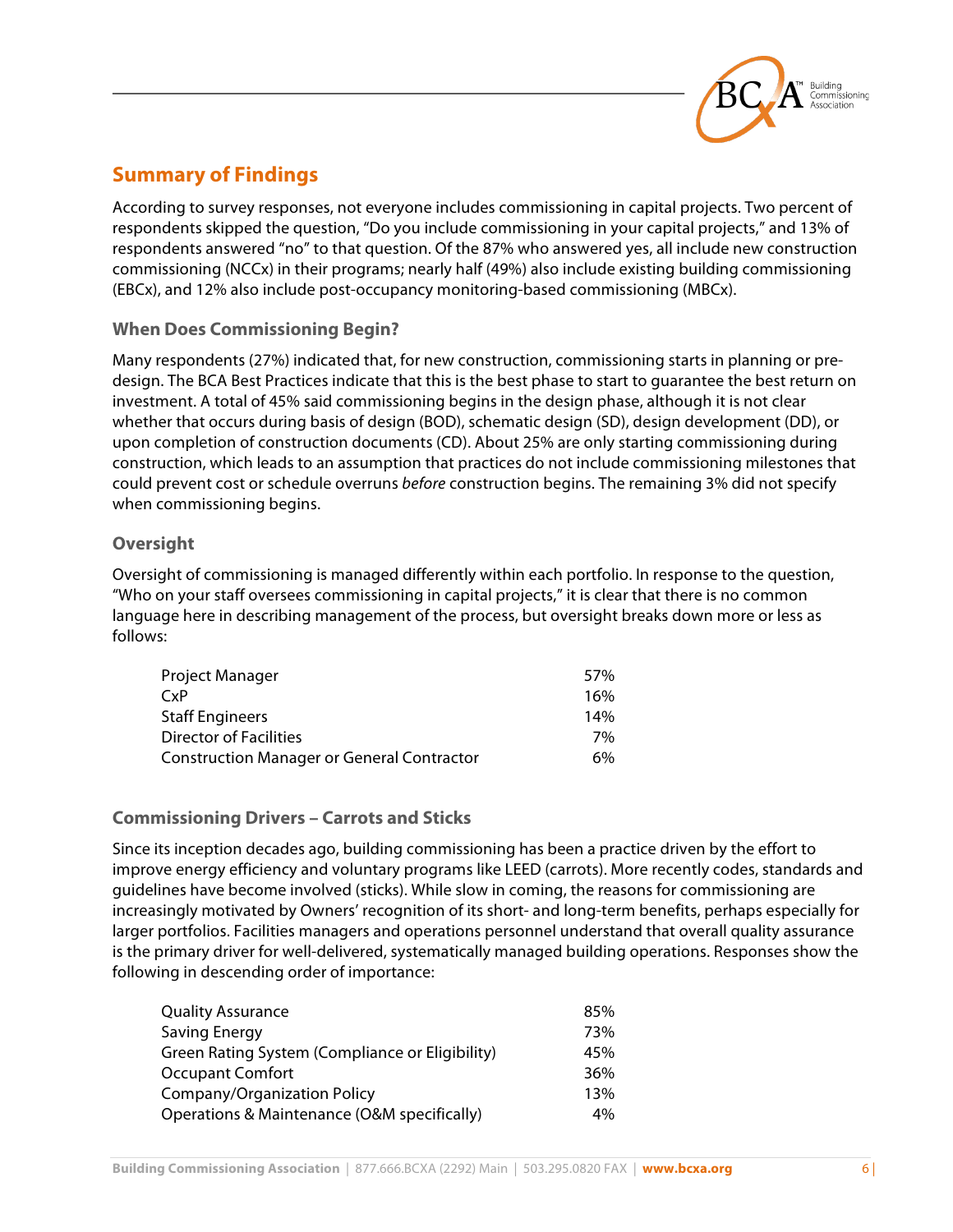

It is likely that most respondents intended O&M to be included under the heading "Quality Assurance," but 4% called it out separately with comments such as, "O&M Efficiency," "Reduced staff hours spent on reactive maintenance and comfort issues," and "controlled maintenance."

**Qualifying and Hiring Third Party Providers**

In response to the question, "Do you hire independent third party Providers," 83% said yes, and 17% said no.

More than half of the 17% that don't hire third party Providers do represent that they use in-house staff for at least some commissioning work. About 13% do not specify how commissioning services are performed.

Portfolio Owners hire third party Providers in different ways. About 33% prequalify candidates, indicating that they are using a proposal (RFP) process about half the time and/or qualifications (RFQ) request process about one-third of the time.

When asked if respondents require certification of third party CxPs, 41% said no and 59% said yes, also indicating the certifications they prefer as shown in the chart below.



Other Owner requirements, besides proof of experience and skills, included building automation credentials and licensure as a registered professional engineer.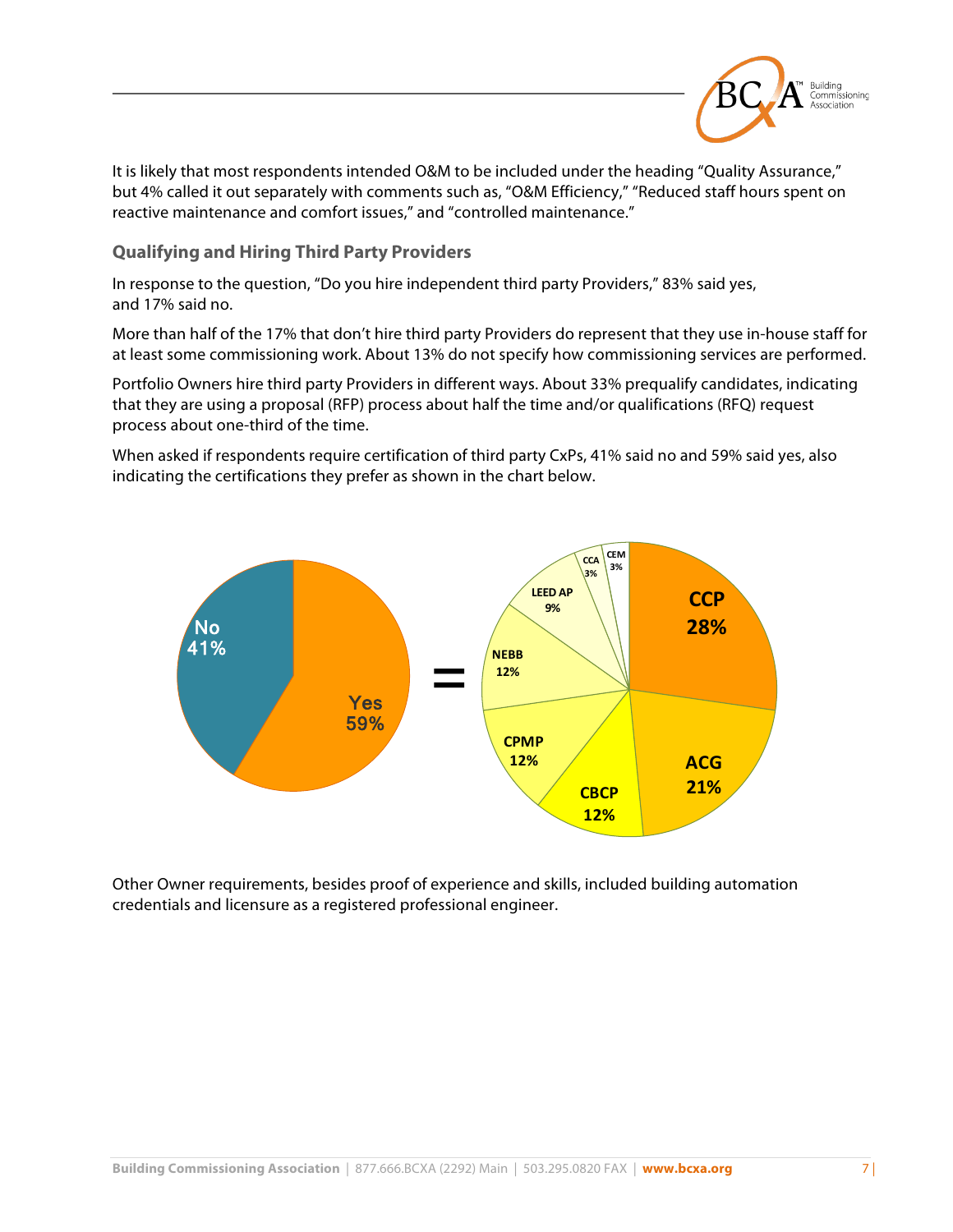

# **Third Party Contracting Methods**

Most Owners hire third party Providers based on design-bid-build or fee-for-services contracts. In the former scenario, commissioning is often included as a fixed portion of the A/E design contract in order to begin the process early in the project. In a design-build project where the general contractor is usually in charge of everything from planning through delivery, more often than not commissioning is included in the bid and conducted as a report to the GC or CM. As shown in the chart below time-and-materials contracts are seldom used for commissioning, likely due to project budget constraints and the perception (or in some cases misperception) that commissioning will be integrated with the design and/or construction team.

## **Quality Process: The OPR**

The single most important tool that a project team needs, whether using in-house or third-party commissioning, is a document known as the Owners Project Requirements, or "OPR." Why? The OPR is a written document that forms a map, a tractable basis for meeting the Owner's performance expectations. Participants in developing the OPR should include the commissioning lead, the Owner, design team, capital projects managers, facility users, operations personnel, and any others who should contribute to the performance outcome of the building. Ideally, the OPR should be developed during design programming, updated as necessary through planning and design, and used to ensure delivery during construction, so that the outcome is a building that will continue to work as intended.

The survey asked, "How often do you include written OPRs on a project?" The following pie chart shows that 25% of respondents say their projects do not include the up-front work of producing an OPR.



Written comments following this question included:

- Always on new LEED buildings (commissioning is a requirement)
- Fifty percent on building improvements with lab systems
- Included in our standard specs; we ask the A/E to include [commissioning]
- Currently developing a formal process
- We never include them early enough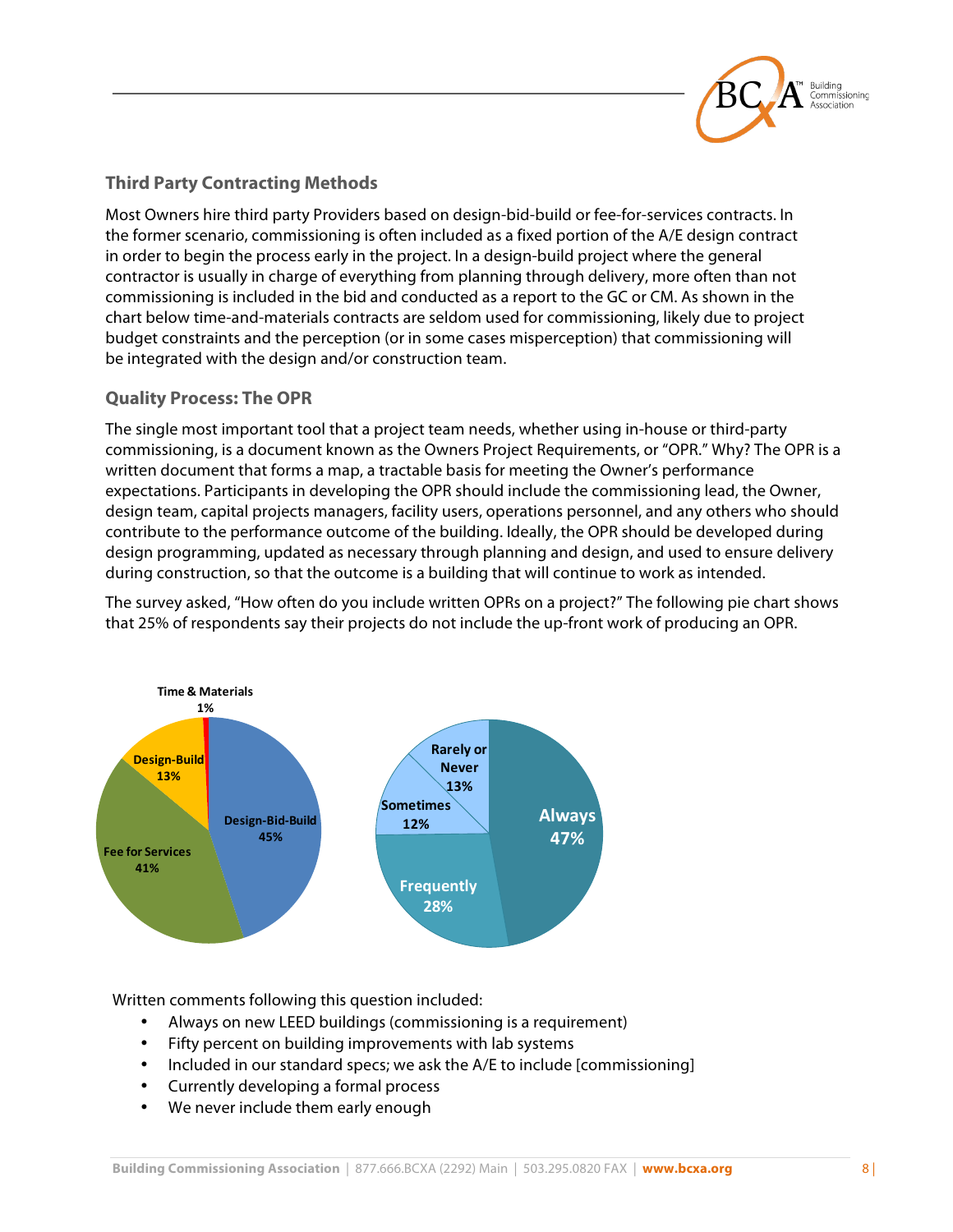

#### **LEED® "Enhanced Commissioning"**

The survey asked, "If you are pursuing LEED, how often do you include LEED EA-3 (enhanced commissioning credits)?

According to the US Green Building Council definition for acquiring LEED points through enhanced commissioning, Owners must first meet the criteria for fundamental commissioning and verification. The intent of enhanced commissioning is "to further support the design, construction, and eventual operation of a project that meets the Owner's project requirements for energy, water, indoor environmental quality, and durability."

In order to qualify for enhanced commissioning points, project teams are required to implement, or have in place a contract to implement, additional commissioning process activities related to energy, water, indoor environmental quality and durability. Documentation must include all enhanced commissioning tasks in the OPR and BOD. Monitoring-based commissioning (MBCx) will garner additional points. For further information, visit http://www.usgbc.org/node/2613042?return=/credits.

Twelve percent of total respondents skipped this question. Of those who responded, the answers were distributed as follows in descending order:

| Always pursue LEED Enhanced Commissioning    | 45% |
|----------------------------------------------|-----|
| Not currently pursuing                       | 27% |
| Sometimes pursue LEED Enhanced Commissioning | 22% |
| Never pursue LEED Enhanced Commissioning     | 7%  |

"Not pursuing" and "never" may be construed as similar in intent, indicating just over one-third of respondents did not (at the time of the survey) pursue LEED enhanced commissioning credits.

#### **Portfolio Program Rating**

Respondents were asked, "On a scale of 1-5 (5 highest), how would you rate the results of your commissioning program's overall effectiveness in providing better working buildings?"

Approximately 90% of respondents answered this question. The aggregate overall rating was 3.7 out of 5, with the majority (60%) rating their programs either a 4 or a 5. The remainder is a concerning 40% of respondents who rated their programs 1, 2 or 3. Thus, over one-third believe that their portfolio commissioning program is less than effective in providing the working buildings they expect. Here are the ratings:

 $5 = 33\%$  (highest)  $4 = 27%$  $3 = 20%$  $2 = 13%$  $1 = 7\%$  (lowest)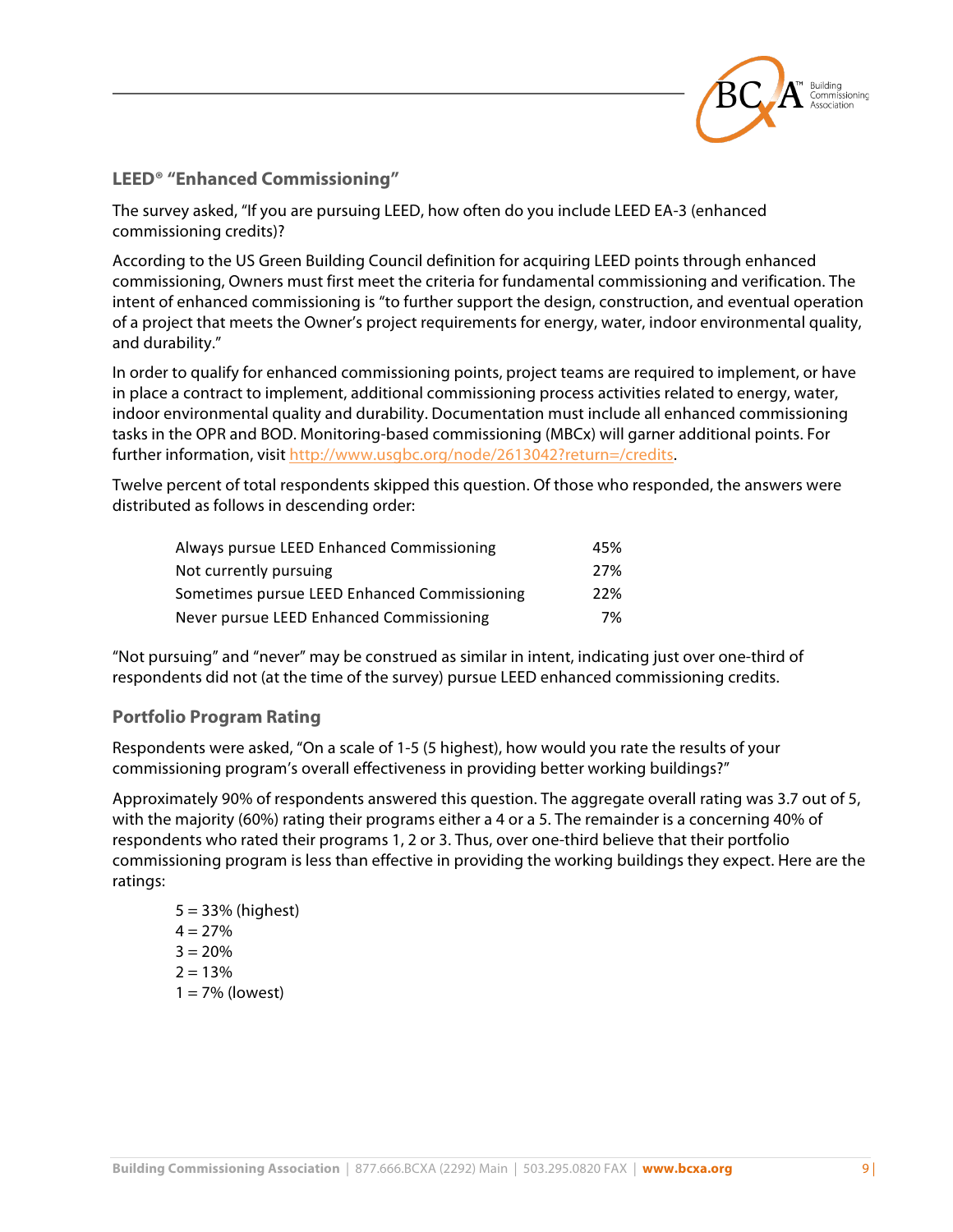

## **Greatest Challenges**

As indicated by the commissioning program performance ratings, there is work to be done to up-level the effectiveness, or performance outcome, of buildings in these portfolios. Owners were asked about the greatest challenges they face in commissioning. The survey shows that internal issues within their own organizations and CxP quality experiences lead the perceived challenges. Some issues were placed squarely on Provider quality – thoroughness, consistency, responsiveness and accountability, as well as experience and understanding of specific building types.

Respondents' most challenging commissioning issues were distributed as follows:

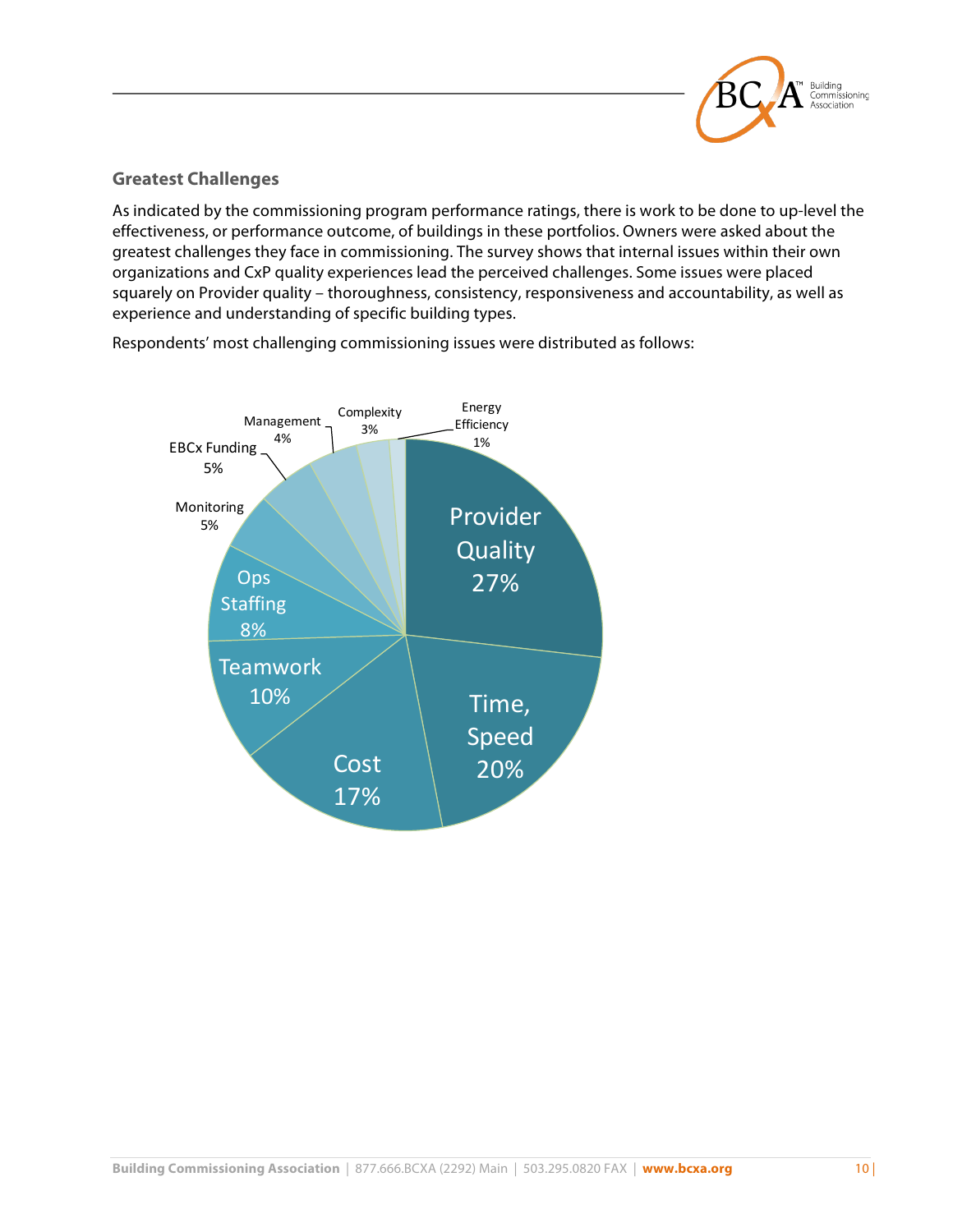

The table below identifies the main challenges listed by Owners in the survey, shown by percent of comments, the entity accountable for the challenge, and descriptions of responses, in order from most to least comments in each category. The table is followed by a breakout of relevant comments from respondents in each category.

| <b>Challenge</b>                                  | % Comments | <b>Description</b>                                                                                                                               |
|---------------------------------------------------|------------|--------------------------------------------------------------------------------------------------------------------------------------------------|
| Provider<br>Quality                               | 27%        | Provider thoroughness, skill, experience, responsiveness,<br>accountability, consistency/ standardization, understanding of<br>building types    |
| Project<br><b>Time/Schedule</b>                   | 20%        | Early engagement, time available, speed to complete, proper<br>scheduling, milestone identification                                              |
| <b>Project Cost</b>                               | 17%        | Capital asset budget and expense, project cost, escalation, value<br>engineering                                                                 |
| Project<br>Communicatio<br>n &Teamwork            | 10%        | Communication, coordination, integration, team input &<br>cooperation, contractor engagement, volume of work prohibits<br>adequate participation |
| <b>Operations</b><br><b>Staffing</b>              | 8%         | Internal engagement, not enough staffing for commissioning &<br>operations personnel                                                             |
| <b>Monitoring</b>                                 | 5%         | Post-occupancy building automation and energy management<br>system monitoring, monitoring-based commissioning (MBCx)                             |
| <b>EBCx Funding</b>                               | 5%         | Funding available to retrocommission poorly performing buildings<br>and systems                                                                  |
| <b>Management</b>                                 | 4%         | Management buy-in, justification, viewpoint, education                                                                                           |
| Project &<br><b>Building</b><br><b>Complexity</b> | 3%         | Project management, complex systems and controls, scheduling,<br>design                                                                          |
| <b>Energy Use</b>                                 | 1%         | Energy efficiency "first" attitude overrides other commissioning<br>concerns                                                                     |

As shown in the table above, respondents listed a multitude of commissioning-related challenges and concerns, both in single projects and across their entire portfolios. The following section is categorized according to each of the challenges listed in the table. The section describes, often in their own words, the problems that respondents face.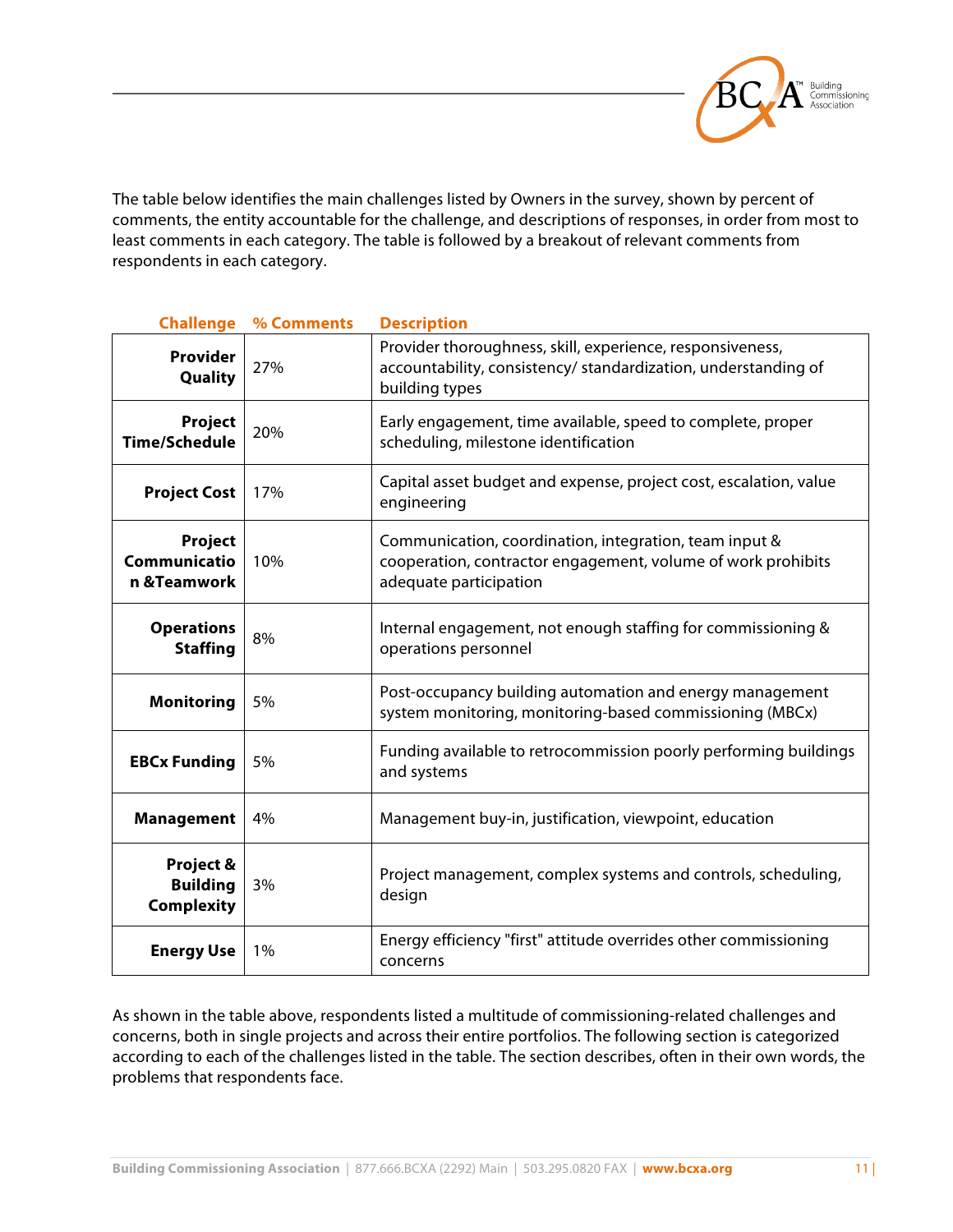

## **Owner Challenges**

**Observation**. There remains a perception among many Owners or portfolio financial decision-makers that commissioning is an "additional" cost. Respondents representing Owners indicate they are consistently understaffed, and commissioning is often not supported by management. Existing building projects that include commissioning are more difficult to plan and fund than new construction. Energy efficiency is important and is likely addressed systematically as a priority. Although it is still high on the list of drivers for commissioning, energy efficiency no longer appears to be considered the primary challenge within the portfolio setting.

**Opportunities.** Commissioning makes buildings less costly in the long run – during design and construction and also over the course of time. Owner education is key to understanding the costs and impacts associated with commissioning buildings, especially within a complex portfolio of controlsintegrated facilities. Those who recognize the benefits of commissioning and understand how to hire the right commissioning qualifications for their project are most likely to realize a higher return on their capital investment, both initially and when occupied. Educational opportunities for Owners (including capital project decision-makers), facility managers and operations personnel, demonstrating the value of commissioning in terms of portfolio management, should be made available. Educated Owners understand the positive pre- and post-occupancy impact of commissioning in terms of project budget and schedule mitigation and better health, safety, energy and comfort in facilities that are properly commissioned for long term performance, either on a campus basis or regionally.

**In their own words**, following are examples of respondents' comments regarding specific owner challenges:

#### **Project Cost**

- Fitting the commissioning expense into tight capital budgets.
- Projects get budgeted years ahead of funding and then built years later yet, so escalation consumes all of the "nice to have" opportunities.
- While commissioning has identified code issues as well as design issues resulting in the contractor making changes before the job is 100% complete, it is not always affordable and is cut from some projects.
- Funds to be able to complete the process.
- Justifying added costs to value of services.
- Building to the fund not funding the build.
- Value engineering (not directly related to Commissioning, but can reduce intended operational quality).
- Having enough budget to implement recommendations of retrocommissioning on existing buildings.
- Up- front costs and their effects on ever decreasing budgets.
- Finding recurring funds for retro-commissioning
- Low bid process.
- Budgeting for additional cost.
- Justifying price for value.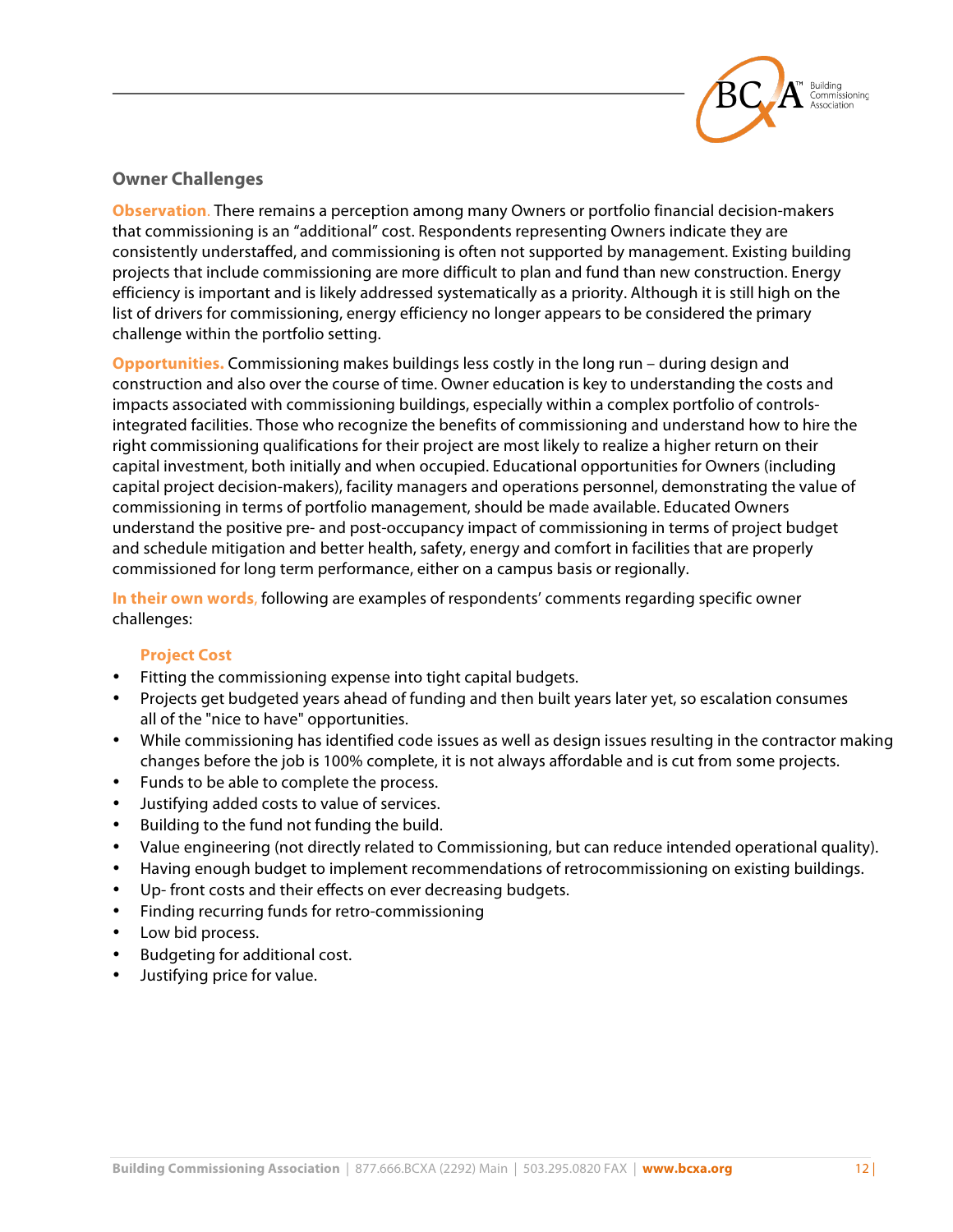

#### **Operations Staffing**

- Too many projects, too little staff.
- Ongoing commissioning, recommissioning, and retrocommissioning buildings on campus utilizing operations personnel.
- Allocating time and resources during active times.
- Getting operations and maintenance staff to see the value in retro commissioning.
- Having staff available to commission smaller projects we are striving to provide commissioning of all mechanical installation, as we see the benefit of program and have even been trying to retrocommission buildings prior to the initiation of the program.

#### **EBCx Funding**

- Older buildings and cost to bring them up to performance standards and efficiency.
- Recommissioning and repairing existing buildings.
- Adequate funding for retrocommissioning.
- Having a large enough budget to implement the recommendations of retrocommissioning on existing buildings.
- On-going commissioning, re-commissioning, and retro-commissioning buildings on campus utilizing operations personnel.
- Getting operations and maintenance staff to see the value in retrocommissioning.
- Planning and funding periodic recommissioning of capital assets.

#### **Management**

- CxP not given enough authority to execute work at all times. Must pick and choose battles of where to enforce the standards.
- Lack of appreciation of executive management on the seriousness of this activity. They do not understand the process and why we insist on certain things from contractors and because they get involved in the process they mess it up.
- How much commissioning do we do? Always a challenge to get this into the budget and not all understand the need. It is still hard for others to understand what this does for a project. Is it real or not is the big question.
- Getting senior staff to understand the value/return on investment that commissioning offers.
- Justifying cost to administration.
- Lack of financial resources to fund commissioning and also lack of support from the administration to support commissioning efforts. They don't see any value in it.
- Getting the decision makers to buy in to the need to do it.
- Justifying the cost of commissioning to stakeholders/upper management.

#### **Energy Use**

- Energy savings and system optimization
- Commissioning to energy efficient specs is often overruled by comfort requirements.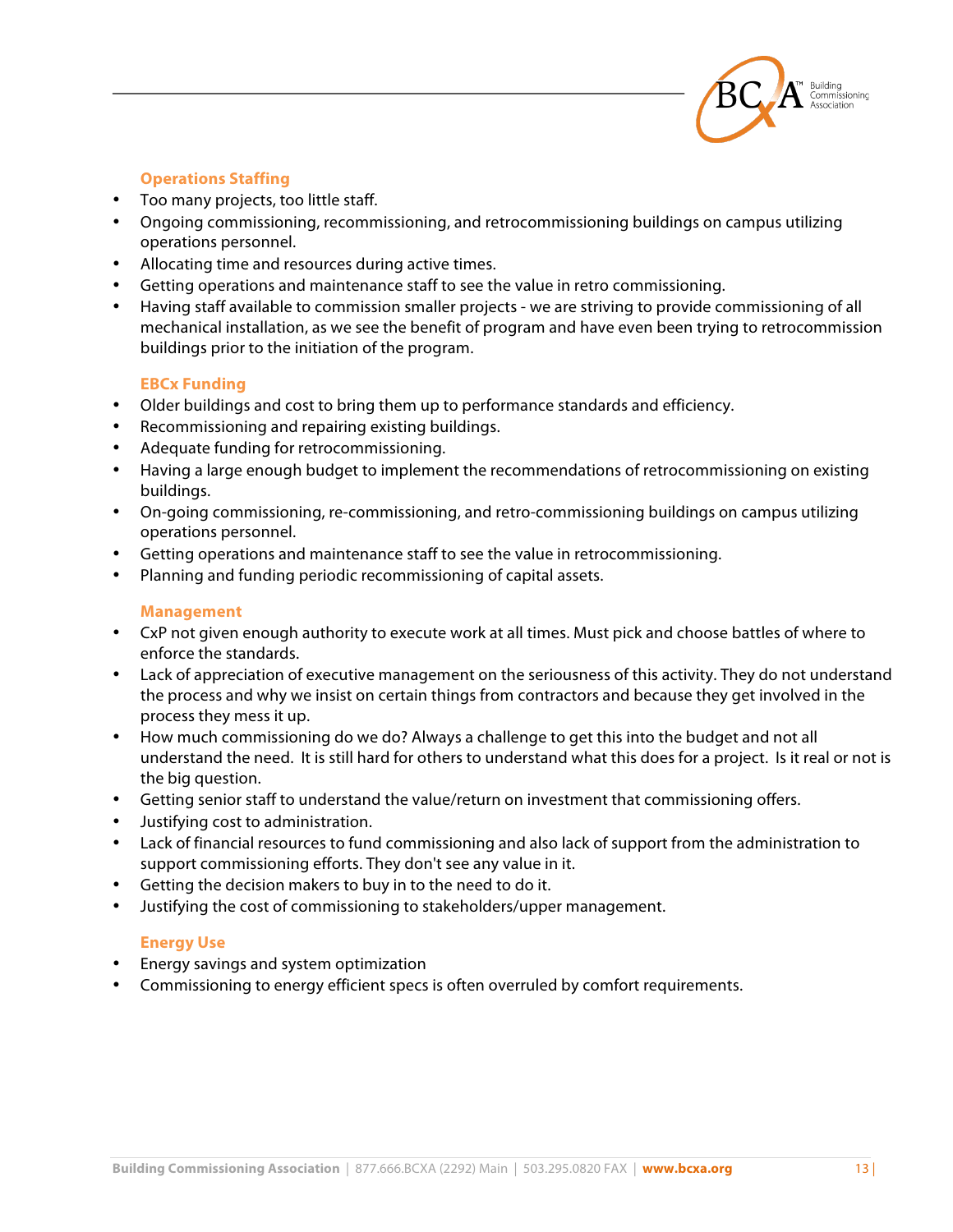

#### **Provider Quality Challenges**

**Observation**. The challenges described below are real, and frustrating to Owners. The responses also reveal that an "us and them," finger-pointing attitude still exists among Owners' employees in relation to third party CxPs.

**Opportunities.** One of the most useful ways of reducing Owners' quality challenges is to learn how to analyze, qualify and hire CxPs for the job at hand. Today's building technologies and increasingly complex building systems (not to mention portfolio controls integration) can require specialization in certain aspects of commissioning. Owners should engage commissioning early in the project to define Owner's project requirements (OPR) that can be integrated with the basis of design (BOD), and where design review will help to identify problems that could arise during or after construction.

Owners should also know that, although the process itself is relatively consistent, commissioning is not a generic service. Issuing a universal RFP for commissioning services or relying on a design or construction firm to provide commissioning are not necessarily in the best interest of a portfolio Owner. Taking the opportunity to interview Providers and assess their qualifications is important for conveying the scope of commissioning in relation to the capabilities of the Provider. Also, it should be noted that CxPs are responsible for the functional testing process, identifying problems to ensure that they are rectified in accordance with the Owner's intent. They are not responsible for doing the work of construction subcontractors. This is especially true in new construction projects where warrantees could be voided.

**In their own words**, following are examples of respondents' comments regarding quality of work:

#### **Thoroughness**

- Thoroughness of overall efforts across all phases of project life cycle on consistent basis with early involvement of staff for training a close second.
- Focus on what is important rather than prescribed paperwork.
- Too quick and does not always find issues.
- Thoroughness of CxP and ability to control post commissioning changes.
- Getting contractors (CxPs) to be thorough. One reason we do it in house most of the time.
- Quality and qualified CxPs that do a complete job.
- Having a thorough design & planning process.
- In this state, "commissioning" is a term that refers to a process that tests major systems and components to see whether or not they function at all. There is little if any effort to analyze system integration or calculate energy efficiency.
- Lack of good quality testing in off season (if commissioning is in summer we tend to have issues in the summer)
- We hire third party CxPs and TAB firms and they sometimes do not compare final results with the TAB firm lagging behind and making changes not captured in Commissioning report.
- More seasoned CxPs falling into a rut of standardizing their services on pretty forms, but not really digging into the design, sequences, etc. to provide strong QC.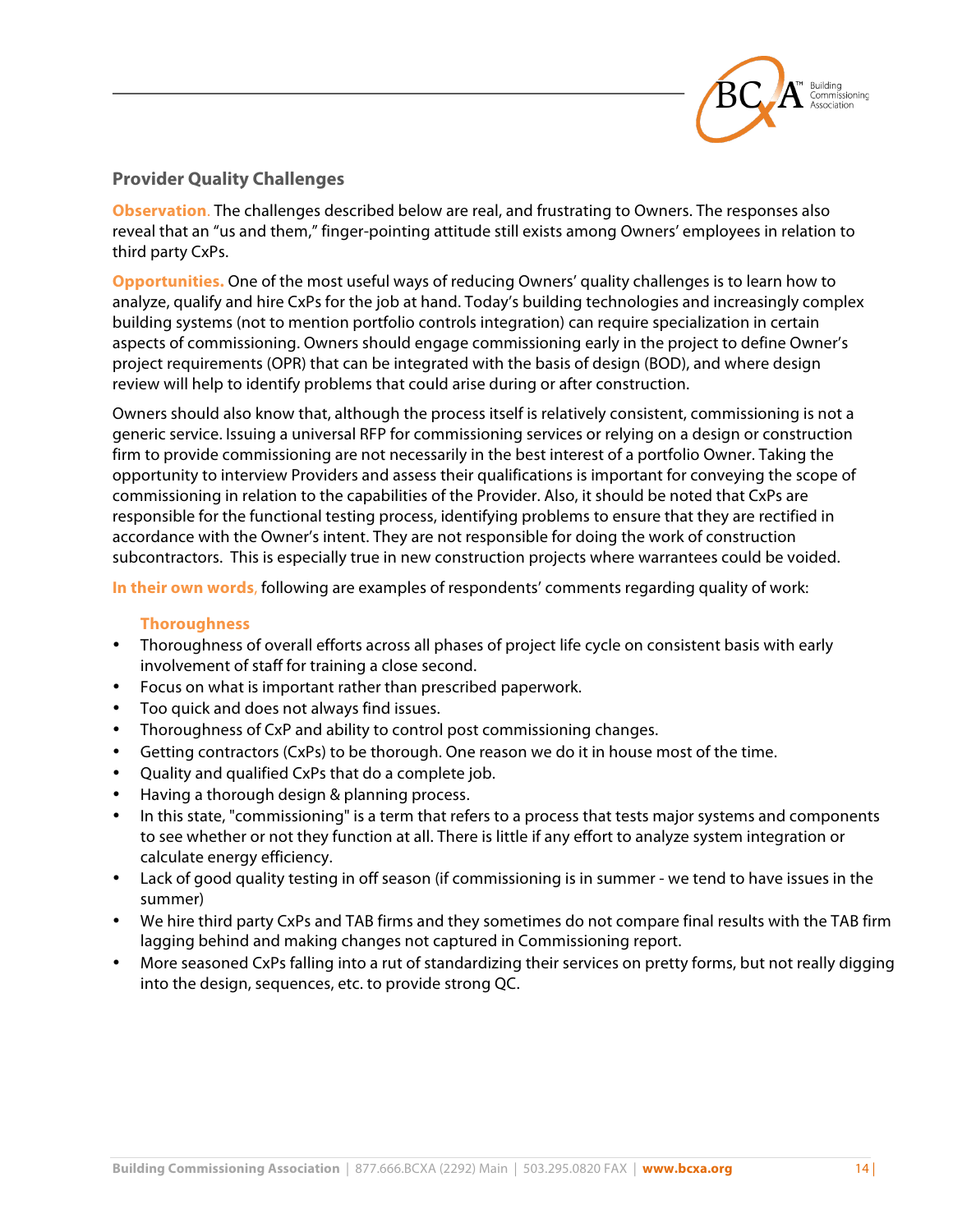

#### **Skill and experience**

- Most CxPs don't have staff that comes from a HVAC controls company and do not have knowledge on any programming codes. A lot of CxPs don't have staff that comes from the building operations side either; hence, don't have building operating experience.
- Lack of enhanced commissioning experience.
- Getting local contractors and vendors who are unfamiliar with LEED Enhanced Commissioning requirements up the learning curve.
- The number of non-qualified technical commissioning firms that have grown due to the LEED process. The LEED commissioning process has significantly impacted the industry in a negative way to our needs.
- Expertise of companies dealing with old buildings that have old systems with poor or no documentation.

#### **Responsiveness**

- Getting controls contractors to complete installation and programming to meet the intent of sequences of operation (this is a construction management issue in addition to Commissioning).
- Responsiveness by the consultant (CxP).

#### **Accountability**

- Quality of the CxPs is poor and there is no liability on their part. So most of the Providers just go through the motions without really addressing the issues.
- Having all deficient issues addressed through Project Manager to the satisfaction of the Owner based on the specifications.
- CxP promised to deliver and does not deliver a product that meets Owners' project requirements.

#### **Consistency and standardization**

- Inconsistent outcomes from commissioning entities.
- Variations in quality of CxPs.
- Having consistent requirements.
- Commissioning is often carried out on smaller parts of systems as construction develops. An overall integrated commissioning of all systems is seldom completed. Another challenge is that the facilities are not in use during commissioning so the system tests are not carried out under true operating conditions.
- Not all Providers perform at the same level or have expertise level comparable.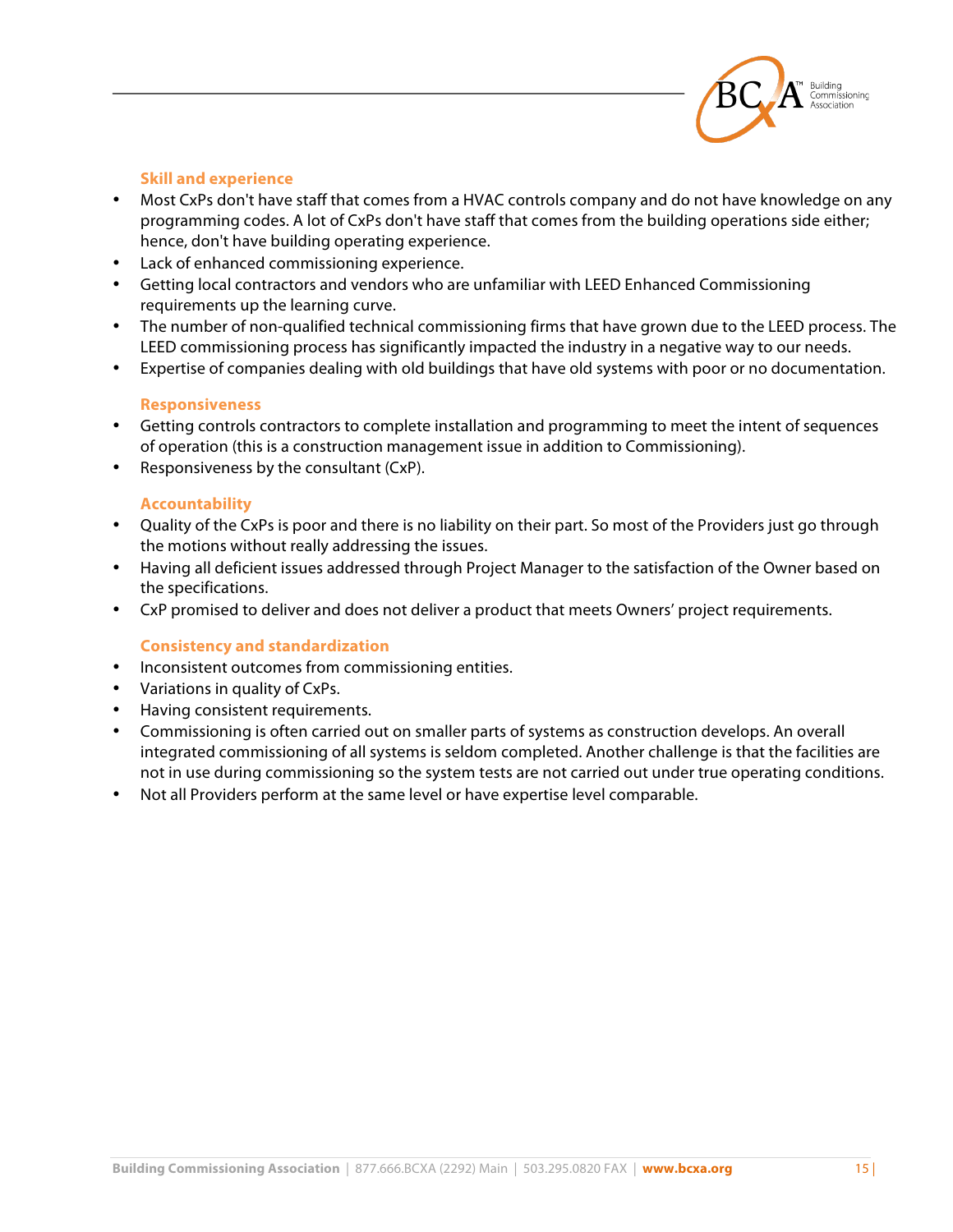

## **Project Team Challenges**

**Observation**. One of the most frequently noted challenges for project teams occurs during construction. Because capital projects are driven by both finite budgets and completion/occupancy schedules, and because there can be substantial financial penalties for exceeding them, properly sequenced commissioning often is secondary to delivery. Communication among all project players at the earliest stages and throughout the project can be fragmented and non-inclusive, leading to misunderstandings, time management problems and disagreement among project team members. A big challenge that increasingly requires a fully engaged team is the increasing focus on performance – not only at the point of turnover, but also in the occupied state once the project is completed. Project team challenges were identified in four main areas: time/schedule, communication, project outcome and building complexity.

**Opportunities.** When listing project team challenges, respondents identified MEP design professionals, facility managers, operations staff, contractors and subcontractors. One of the roles of the CxP (not listed as a project team member by respondents) is to document issues that can affect the building outcome throughout the project process, which results in more cross-communication among the project team members. The two most-often identified team issues – time/schedule and communication – are the most pressing, and are also the most important issues to address early in the project in order to create a project team focused on quality expectations and the intended outcome. Although project time/schedule (hence, also cost) was listed by respondents more than any other team challenge, early and frequent communication can reduce some schedule problems, and will reduce the chances of minimizing or delaying the commissioning process during construction. CxPs are in a good position to provide the communication link across project disciplines due to the relationships they must have with team members while conducting their work.

Full project team engagement and teamwork provide the opportunity for all project members to both teach and learn. It is useful to document project team members' agreement and commitment to schedule and milestones at the beginning. When LEED certification is a goal (and architects often provide LEED consulting services), Providers should be LEED-Accredited and should work with architects early on to be in lock-step toward achieving that goal. Integrating a CxP's document, the Owner's Project Requirements (OPR) with the architect's Basis of Design can help ensure the inclusion of other project members (MEP, contractors, operations personnel) in a timely way.

**In their own words**, following are examples of respondents' comments regarding project team challenges:

#### **Project Time/Schedule**

- Allocating the time to complete a thorough commissioning process.
- Cost and time for the commissions.
- Cost and vast amount of SF over 7 million gsf.
- Getting the CxP on board prior to issuance of general contractor notice to proceed.
- Getting this into the design process and having someone on board at that point.
- Dealing with the idea that we can do ALL of these with in-house labor as an extra duty.
- Getting the commissioning and modifications completed within the project time frame.
- Having adequate time to complete commissioning before the buildings become occupied.
- Time needed at the end of the project to assure Commissioning is thorough and complete.
- Getting project managers to initiate commissioning process during pre-design.
- Time to perform the task Managing expectation across all stakeholders; measuring effectiveness.
- Sequence and time involved.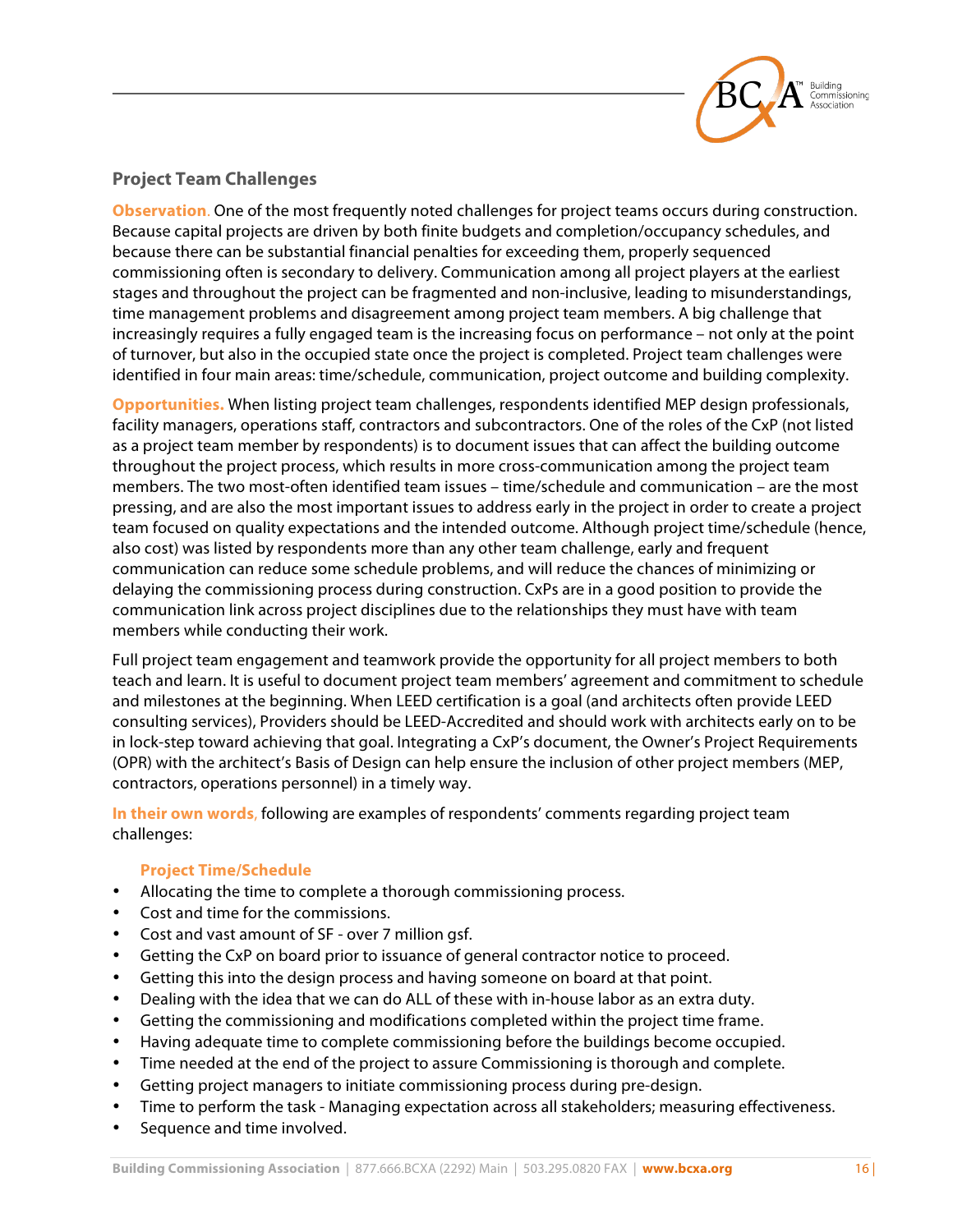

- Compression at the end of the project reduces time for commissioning. Project is granted occupancy before commissioning is complete. Control systems are the most difficult to commission because completion is not done until well into warranty phase.
- Having the subcontractor fully engaged with the process. Getting equipment installed and operational early enough to allow for all of the pretesting to be verified prior to needing to put the equipment into service.
- Management of the sheer volume of work.
- Completing all of the issues on the log is problematic, given issues that come up late in the construction process and time is limited.
- Completing the project on time to allow the CxP the correct amount of time to provide proper commissioning. Also there are continual struggles with getting the contractors to "buy-in" to the commissioning process.
- Completing the Commissioning process by substantial completion of projects (not including alternate season commissioning). We feel this is critical so that when occupants move into the space the systems are running correctly.

#### **Communication & Teamwork Challenges**

**General Communication**

- Cooperation from the MEP design professionals and contractors with the CxP.
- Coordination of everyone's efforts.
- Educating project managers of its need and importance early in the project.
- Buy-in from project teams during the early stages of a project and across the internal facilities organization. This has improved over time; our department was created in late 2007 within an organization that existed for many years prior to our inception (considerable shift in thinking / methods / ideas).
- Taking full advantage of the Commissioning documentation, operational learning opportunity and improving operations using training from Commissioning

#### **Operations**

A full 92% of respondents said they involve operations staff in the commissioning process, although many also identified the problem of getting staff to assist and get more involved in commissioning. It is likely that operations staff is involved in post-occupancy commissioning practices even if they are not engaged earlier with the project team during design and construction.

- Getting operations staff involvement is sometimes difficult.
- Getting meaningful participation from/by the O&M entity.

**Contractors and Subcontractors**

- Getting contractors to comply/resolve problems
- Getting the general contractor and the CxP to incorporate commissioning milestones and events into the master construction schedule.
- Making sure the contractor allows time for commissioning in the schedule and doesn't cut into it when running late at the end.
- Subcontractor integration management.
- Getting the CxP and contractor to work with each other.
- Getting the engineers on site more often.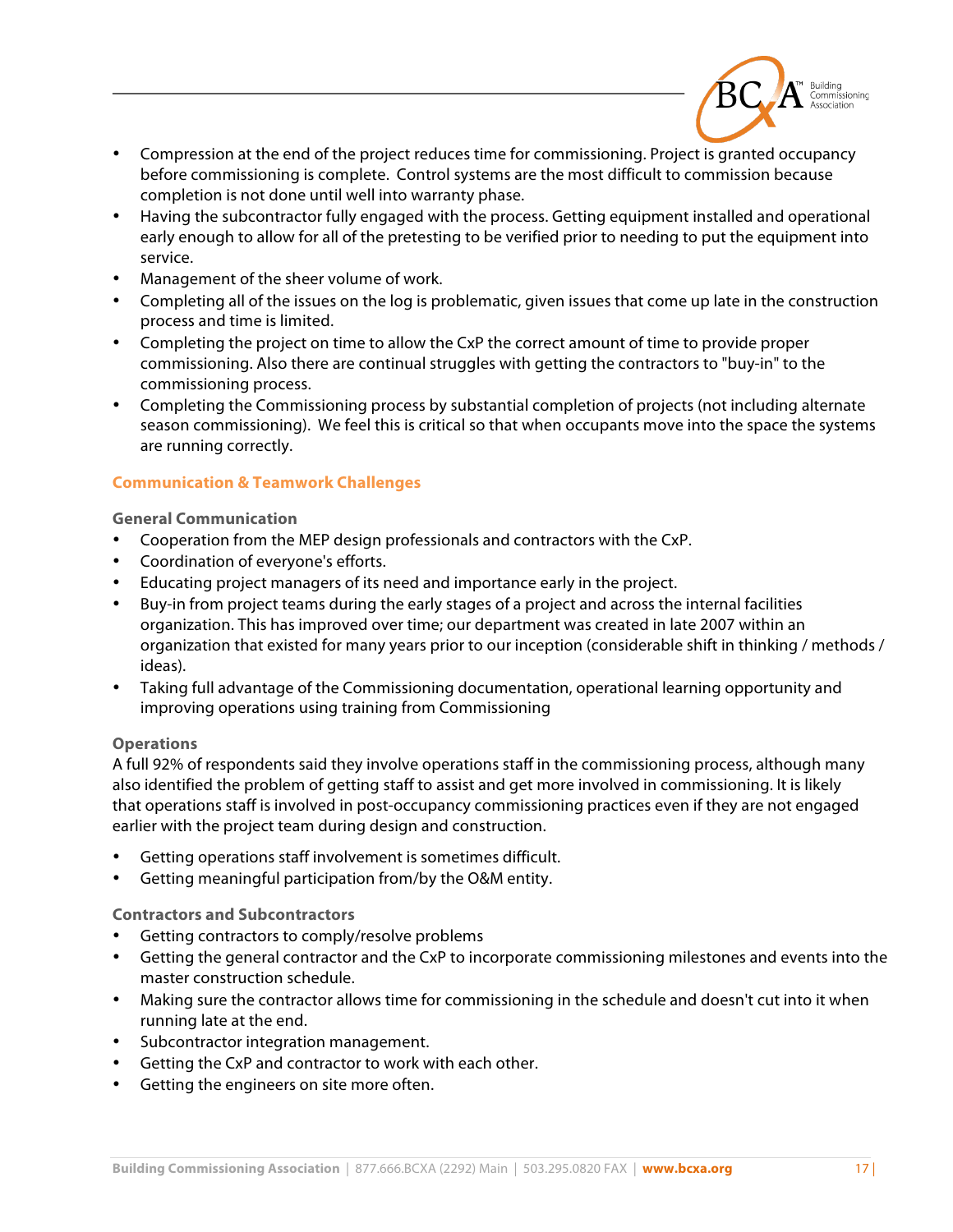

#### **Project Outcome – Performance and Monitoring**

**In their own words**, following are examples of respondents' comments regarding performance challenges:

More than half (59%) of responding Owners have campus-wide building automation systems (BAS) across their portfolio. The 41% of portfolios that are not fully covered listed the percentage of their campus(s) that are covered by the BAS, as follows:

| More than 90% of campus covered by BAS | 27% |
|----------------------------------------|-----|
| 75-90% of campus                       | 27% |
| 51-75% of campus                       | 26% |
| 26-50% of campus                       | 10% |
| 1-25% of campus                        | 6%  |
| No BAS                                 | 4%  |

As one respondent said, "the typical commissioning program verifies performance to design, but does not do a good job of optimizing performance to the occupied state. For existing buildings, there are a lot of factors leading to performance degradation, including re-purposing, operator error, insufficient preventative maintenance, etc."

Several individuals listed the lack of post-occupancy and post-construction monitoring as an issue. About 14% of respondents indicated they do conduct monitoring-based commissioning (ongoing performance tracking and optimization).

#### **Project/Building Complexity Challenges**

**In their own words**, following are examples of respondents' comments regarding project complexity challenges:

- Complexity of building systems. Completed only 3 projects to date using varying process.
- Due to such a wide variety of HVAC systems we are hard pressed to find commissioning specifications for each different type of system.
- Buildings are so complex that it is difficult to review all of the systems effectively.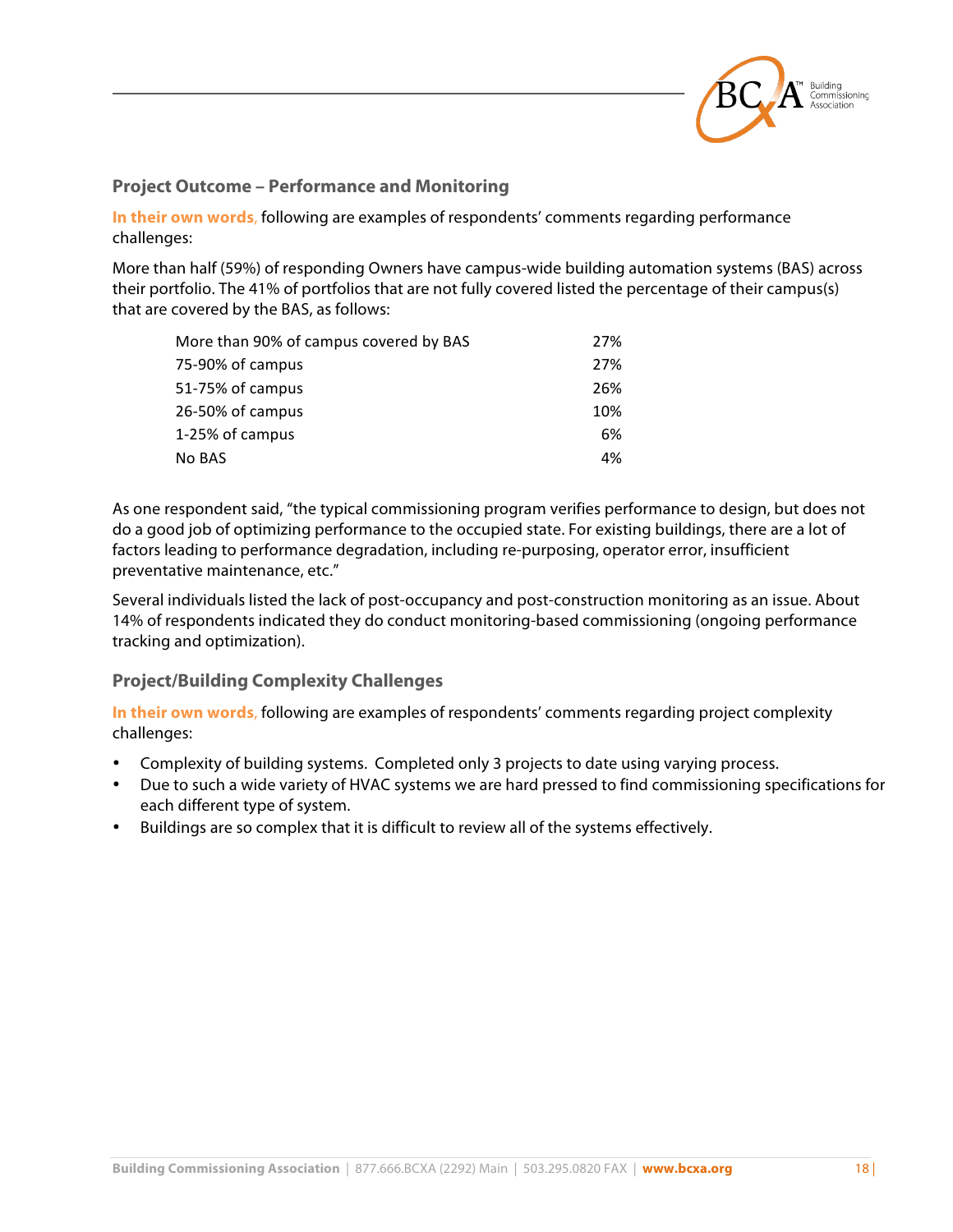

# **Conclusions and Recommendations**

Based on survey responses, most Owners do desire qualified, experienced third party CxPs in spite of continuing confusion – and skepticism – regarding the value of commissioning and its role, responsibility and depth of involvement in their building program. There appears to be a significant shortage of management support and funding for comprehensive commissioning in portfolio projects, especially for existing building system retrofits.

Performance expectations from Providers are not always met. Respondents often blamed Providers for being less experienced, accountable, and available than anticipated. It is also clear that Owners are not calibrating expectations with Providers at the outset of projects, possibly because Providers are not included early enough or because Owners make incorrect assumptions about the extent of the Provider's role in their project.

Collaborative project team engagement, management and continuous communication from project initiation through occupancy, which helps to ensure building performance, does occur but does not appear to be the portfolio owner's conventional approach to commissioning. As a result, the knowledge, time and scheduling necessary to prepare and conduct functional testing on complex building systems is not built into the program. The outcome, in terms of ultimate building performance, may be less than desirable.

Portfolio Owners know what they want. They are often also at the mercy of public or designated funding budgets and pressing "use-it-or-lose-it" schedules. CxPs say that educating Owners about commissioning is one of the most important solutions for reducing or avoiding "disconnects" that may occur between them. Here are five training topics that would help Owners and their facility staff to maximize the quality and benefits of the commissioning investment.

#### **Portfolio Owner Education**

- 1. How to conduct a qualifications-based selection process
- 2. What the OPR will do to facilitate on-time, on-budget, decreased-risk, team-based project delivery
- 3. Why a comprehensive, whole-building commissioning approach to integrated systems and energy efficiency increases both initial and long term project success
- 4. Understanding what commissioning *is* and *is not*
- 5. What certification means and how to determine its value for Owners